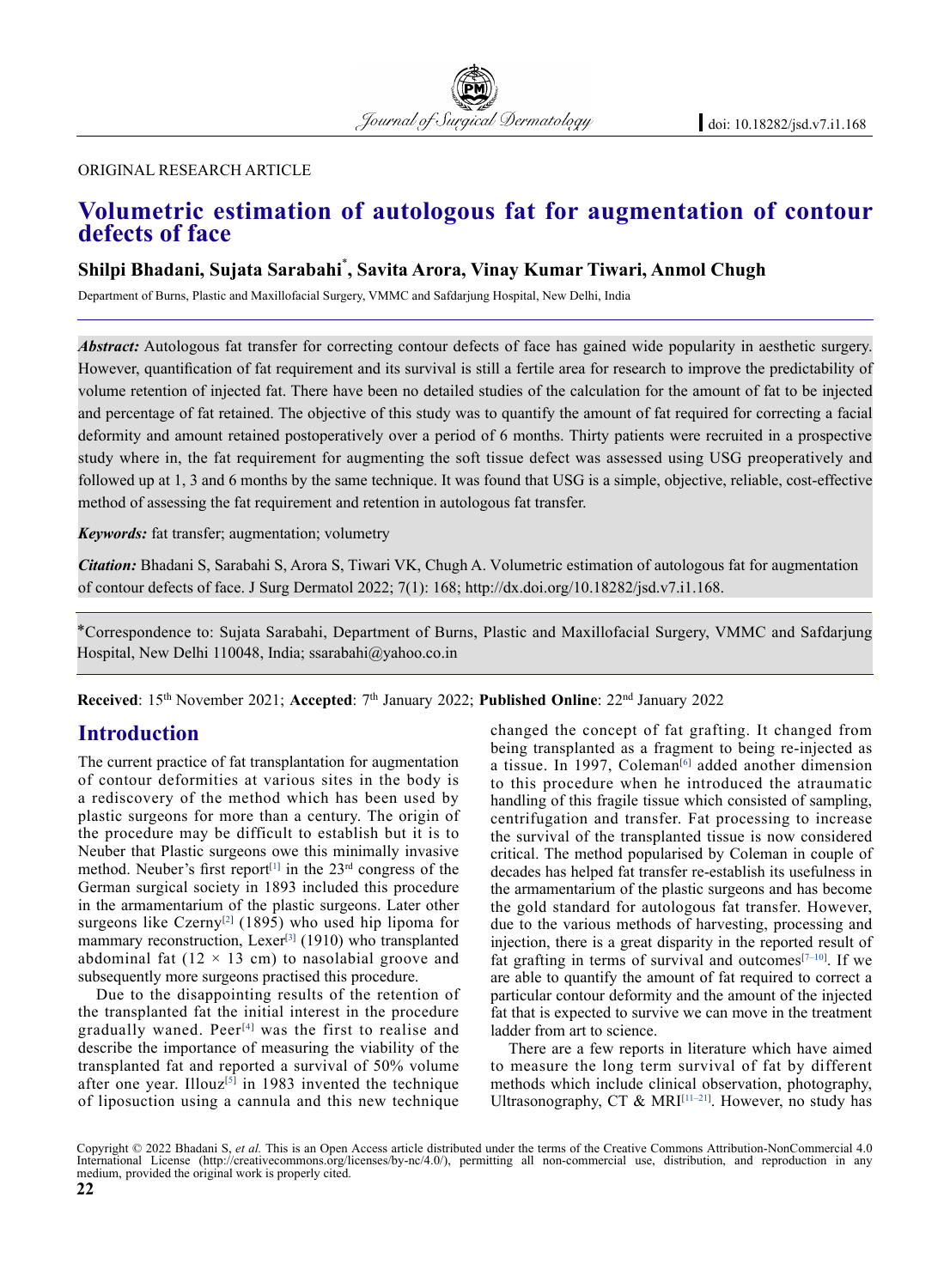been done to predict the volume required to correct the contour deformities and subsequently measure its survival in a cost-effective manner. Our study aims to achieve both these ends, using USG as a tool to measure the quantity of fat required and measure the survival.

## **Material and methods**

This is a prospective study carried out with a sample size of 30 patients between the ages of 15–45 years who required fat graft for various facial defects *e.g*. depressed scar, Hemifacial atrophy, facial clefts, hemifacial microsomia and other contour abnormalities of the face.

Inclusion Criteria :

1. Patients with facial defects in the age group mentioned

2. Willing to be recruited in the study and undergo more than one procedure if required for the correction of the defect

3. Patients who were cosmetically concerned about their condition.

4. Willing to accept donor site fat harvest Exclusion Criteria:

1. Patients beyond mentioned age groups

2. Not willing to undergo more than one or procedure or donor site harvest

Subjective and objective assessments were done by photography and Ultrasonography, respectively, both preoperatively and post-operatively at 1 month, 3 months and 6 months. The preoperative assessment for the volume deficit was also done by facial mould, where wax was used to fill the deficient side to match in contour with the normal side and volume displacement method was used to calculate the volume of wax used for filling the defect.

The volume of the contour defect was measured by USG where to calculate the fat volume a three dimensional measurement of the affected area and the corresponding normal area was taken assuming that fat acquires the shape of an ellipsoid in most areas of the face. The area to be assessed was divided in multiple sections (maximum 3) and length and the breadth of each section was measured with a tape and depth of all sections was assessed by ultrasound. To calculate the volume of each section the formula used for an ellipsoid was applied *i.e.*  $4/3\pi$  (r1 × r2 × r3). The volume of all sections was then aggregated to get the total volume of soft tissue in the marked area. (**Figure 1**).The difference in volume of both the affected and the normal side gave us the soft tissue deficit. The plan included injecting this volume deficit  $+30\%$  extra adipose tissue into the affected area.

Fat was harvested from various sites viz. lower abdominal wall, gluteal region & thigh depending on the quantity required in different patients. Standard one hole 2 mm leur lock syringe cannula apparatus in accordance with the Coleman's method was used for the fat harvest. The harvested fat was centrifuged at 3000 rpm for 3 min and pure adipose tissue was injected with an injecting cannula (size 0.9–1.2 mm) in the deficient areas in different soft tissue planes to increase the contact area of fat



**Figure 1.** Diagram showing the method of calculating the volume of the defect

transferred for better vascularisation.

Post operatively USG was used again for the assessment of the fat retained at 1, 3 and 6 months by using the same calculations as mentioned above. We calculated the volume retained after deducting the initial volume of fat that was present preoperatively. At 6 months fat was reinjected in those patients in whom the result after first injection was not satisfactory. The volume for second injection was calculated based on percentage fat absorbed at the end of 6 months after first injection.

# **Results (Table 1)**

The patients recruited in the study required fat grafting for augmenting soft tissue defect in the face due to various conditions. Ten patients were suffering from Hemifacial Microsomia (**Figures 2–5**) while fifteen patients had depressed post traumatic scars (**Figures 6 and 7**). There were 2 patients each of facial clefts & Parry Romberg's disease and 1 patient required augmentation following excision and radiotherapy for rhabdomyosarcoma (**Figures 8 and 9**). Patients for purely aesthetic consideration are not available in a government hospital set up. There were 18 males and 12 females included in the study and the mean age was 23 years. The donor area was abdomen in 17 patients, thigh in 11 patients and gluteal region in 5 patients. In three patients fat was taken from more than one site. There were no complications observed in the donor areas. In the recipient area there was one case of transient facial nerve palsy which resolved in 5 days.

The mean difference in volume calculated was 19.55 mL. The range of volume injected was 6 mL–60 mL, the average being 25.3 mL. At the end of one month the mean volume retained was observed to be 20 mL (80%). The mean volume at the end of 3 months was 16 mL  $(63.2\%)$  and at the end of 6 months was 14 mL  $(55.3\%)$ . The maximum absorption of the transplanted fat occurred in the first three months following the procedure. Good contouring was achieved in the cases of malar deficiency and jaw line augmentation. It was observed that there was comparatively lesser absorption of fat (average 37.3%) following injection for hemifacial microsomia where the underlying tissues were healthy and vascular compared to depressed scars (52.3%) and Romberg's disease (52.7%). At the end of 6 months assessment there was significant difference ( $p = 0.002$ ). A higher pressure was required to inject under the scarred area and the passes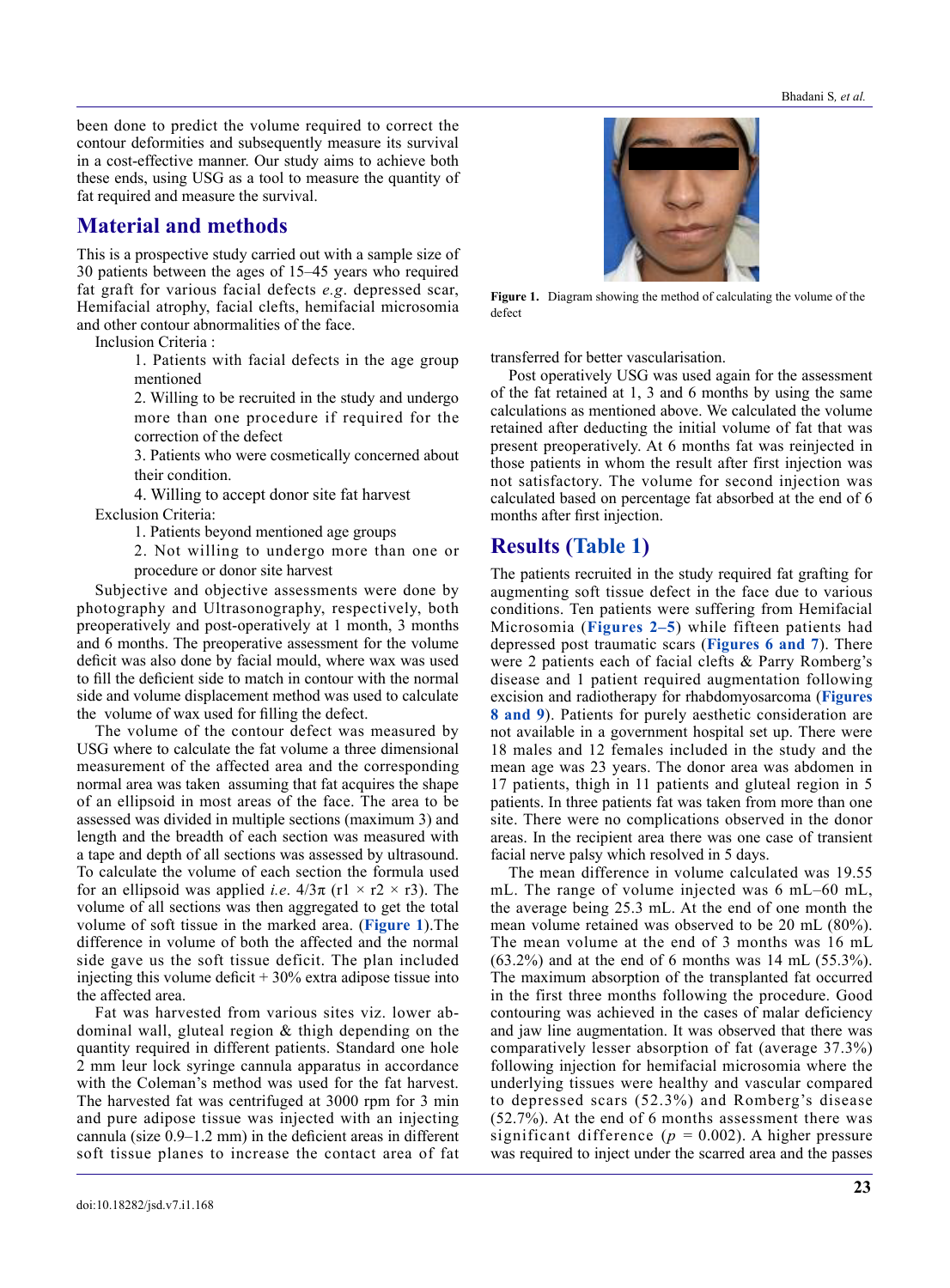Volumetric estimation of autologous fat for augmentation of contour defects of face

|                  | No. Etiology             | <b>Age/sex Diff</b> | in<br>by<br><b>USG</b> | <b>Diff</b><br>in volume volume<br>volume by Mould | Injected<br>(mL) | Volume Volume<br>1 month months | $(mL)$ at $(mL)$ at 3 | <b>Volume</b><br>(mL)<br>at<br>6 months desired | <b>Difference</b><br>in volume<br>from | Re-<br>injection<br>of fat<br>(double the months<br>estimated<br>volume) | <b>Volume</b><br>retained<br>at 6 |
|------------------|--------------------------|---------------------|------------------------|----------------------------------------------------|------------------|---------------------------------|-----------------------|-------------------------------------------------|----------------------------------------|--------------------------------------------------------------------------|-----------------------------------|
| $\mathbf{1}$     | Hemifacial<br>Microsomia | 18/F                | 28                     | 25                                                 | 36               | 30                              | 22                    | 20                                              | 8                                      | 13                                                                       | 9                                 |
| $\boldsymbol{2}$ | Hemifacial<br>Microsomia | 22F                 | 27                     | 24                                                 | 35               | 31                              | 24                    | 22                                              | 5                                      | 8                                                                        | 6                                 |
| 3                | Hemifacial<br>Microsomia | 25F                 | 15                     | 16                                                 | $20\,$           | 18                              | 15                    | 15                                              | $\boldsymbol{0}$                       |                                                                          |                                   |
| $\overline{4}$   | Hemifacial<br>Microsomia | 29M                 | 18                     | $18\,$                                             | 24               | 22                              | 16                    | 16                                              | $\overline{2}$                         |                                                                          |                                   |
| 5                | Hemifacial<br>Microsomia | $28\mathrm{M}$      | 15                     | 15                                                 | $20\,$           | 16                              | 13                    | 13                                              | $\overline{2}$                         |                                                                          |                                   |
| 6                | Hemifacial<br>Microsomia | 16F                 | 25                     | 20                                                 | 33               | 29                              | 20                    | 20                                              | 5                                      | 8                                                                        | 5                                 |
| $\overline{7}$   | Hemifacial<br>Microsomia | <b>18F</b>          | $\mathbf{9}$           | $10\,$                                             | 12               | 10                              | 6                     | 6                                               | 3                                      |                                                                          | $\overline{\phantom{0}}$          |
| 8                | Hemifacial<br>Microsomia | 20F                 | 40                     | 38                                                 | 52               | 45                              | 30                    | 30                                              | 10                                     | 16                                                                       | 10                                |
| 9                | Hemifacial<br>Microsomia | 19M                 | 18                     | 20                                                 | 26               | 22                              | 16                    | 16                                              | $\overline{2}$                         |                                                                          | $\overline{\phantom{0}}$          |
| 10               | Hemifacial<br>Microsomia | 21M                 | 30                     | 30                                                 | 39               | 30                              | 22                    | 22                                              | 8                                      | 13                                                                       | 8                                 |
| 11               | Depressed Scar 21/F      |                     | 10                     | 12                                                 | 13               | 10                              | 10                    | $\tau$                                          | 3                                      |                                                                          |                                   |
| 12               | Depressed Scar 26/M      |                     | 8                      | 9                                                  | 11               | $\mathbf{9}$                    | 6                     | 6                                               | $\overline{2}$                         |                                                                          |                                   |
| 13               | Depressed Scar 35/M      |                     | 9                      | $\tau$                                             | 12               | 10                              | 7                     | $\tau$                                          | $\overline{2}$                         |                                                                          |                                   |
| 14               | Depressed Scar 27/M      |                     | 14                     | 15                                                 | 19               | 15                              | $10\,$                | 5                                               | 9                                      | 18                                                                       | 10                                |
| 15               | Depressed Scar 21/M      |                     | 20                     | 18                                                 | 26               | 22                              | 18                    | 18                                              | $\overline{2}$                         |                                                                          |                                   |
| 16               | Depressed Scar 26/M      |                     | 21                     | 20                                                 | 27               | 16                              | 16                    | 10                                              | 11                                     | 22                                                                       | $10\,$                            |
| 17               | Depressed Scar 33/M      |                     | $26\,$                 | $25\,$                                             | 34               | $20\,$                          | 13                    | 13                                              | 13                                     | $26\,$                                                                   | 15                                |
| 18               | Depressed Scar 16/F      |                     | $24\,$                 | $20\,$                                             | $32\,$           | 16                              | 13                    | $10\,$                                          | 14                                     | Ξ.                                                                       | $\blacksquare$                    |
| 19               | Depressed Scar 19/F      |                     | 13                     | 11                                                 | $17\,$           | $10\,$                          | $10\,$                | $\tau$                                          | $\sqrt{6}$                             | $12\,$                                                                   | 13                                |
| 20               | Depressed Scar 20/M      |                     | 12                     | $10\,$                                             | 16               | $10\,$                          | $\overline{7}$        | $\overline{7}$                                  | $\sqrt{5}$                             | $10\,$                                                                   | 6                                 |
| 21               | Depressed Scar 36/M      |                     | 20                     | $17\,$                                             | $26\,$           | $20\,$                          | $12\,$                | $10\,$                                          | $10\,$                                 | $20\,$                                                                   | 8                                 |
| 22               | Depressed Scar 18/M      |                     | 24                     | $22\,$                                             | $18\,$           | 16                              | 13                    | $10\,$                                          | $14$                                   | $28\,$                                                                   | 15                                |
| 23               | Depressed Scar 22/M      |                     | 30                     | $28\,$                                             | 39               | 35                              | 32                    | $30\,$                                          | $\boldsymbol{0}$                       |                                                                          | $\blacksquare$                    |

#### **Table 1.** Details of patients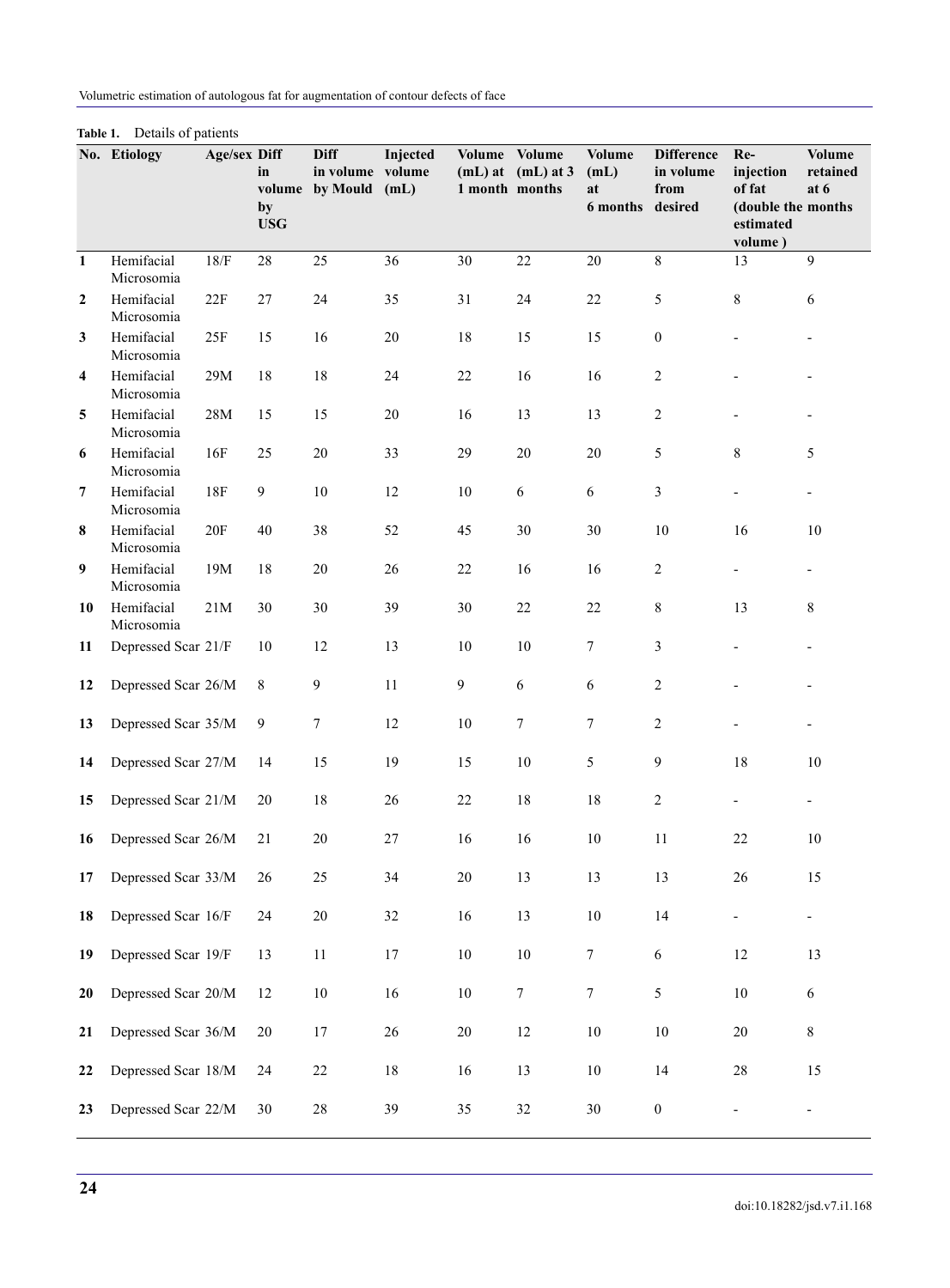Bhadani S*, et al.*

**Table 1.** Continued.

|    | No. Etiology                  | <b>Age/sex Diff</b> | in<br>by<br><b>USG</b> | <b>Diff</b><br>in volume volume<br>volume by Mould (mL) | Injected | 1 month months | Volume Volume<br>$(mL)$ at $(mL)$ at 3 | <b>Volume</b><br>(mL)<br>at 6<br>months | <b>Difference</b><br>in volume<br>from<br>desired | Re-<br>injection<br>of fat<br>(double the months<br>estimated<br>volume) | <b>Volume</b><br>retained<br>at 6 |
|----|-------------------------------|---------------------|------------------------|---------------------------------------------------------|----------|----------------|----------------------------------------|-----------------------------------------|---------------------------------------------------|--------------------------------------------------------------------------|-----------------------------------|
| 24 | Depressed Scar 20/F           |                     | 25                     | 23                                                      | 33       | 26             | 23                                     | 14                                      | 11                                                | 22                                                                       | 10                                |
| 25 | Depressed Scar 22F            |                     | 16                     | 15                                                      | 21       | 16             | 16                                     | 10                                      | 6                                                 | 12                                                                       | 6                                 |
| 26 | Parry<br>Romberg's<br>Disease | 16/M                | 12                     | 10                                                      | 16       | 10             | 7                                      | 5                                       | 7                                                 |                                                                          |                                   |
| 27 | Parry<br>Romberg's<br>Disease | 26/M                | 45                     | 40                                                      | 60       | 50             | 42                                     | 38                                      | 7                                                 | 14                                                                       | 7                                 |
| 28 | Post Radiation 22/F<br>damage |                     | 22                     | 22                                                      | 28       | 25             | 21                                     | 14                                      | 8                                                 | 16                                                                       | 9                                 |
| 29 | Facial cleft                  | 15/M                | 6                      | 6                                                       | 8        | 4              | $\overline{4}$                         | 3.5                                     | 2.5                                               |                                                                          |                                   |
| 30 | Facial cleft                  | 26/M                | 4.5                    | 4.5                                                     | 6        | 4              | 3                                      | 2.7                                     | 1.2                                               |                                                                          |                                   |

**A**



**Figure 2.** Preoperative photograph of patient of hemifacial microsomia



**Figure 3.** Same patient 1 year after injection of fat

**A**



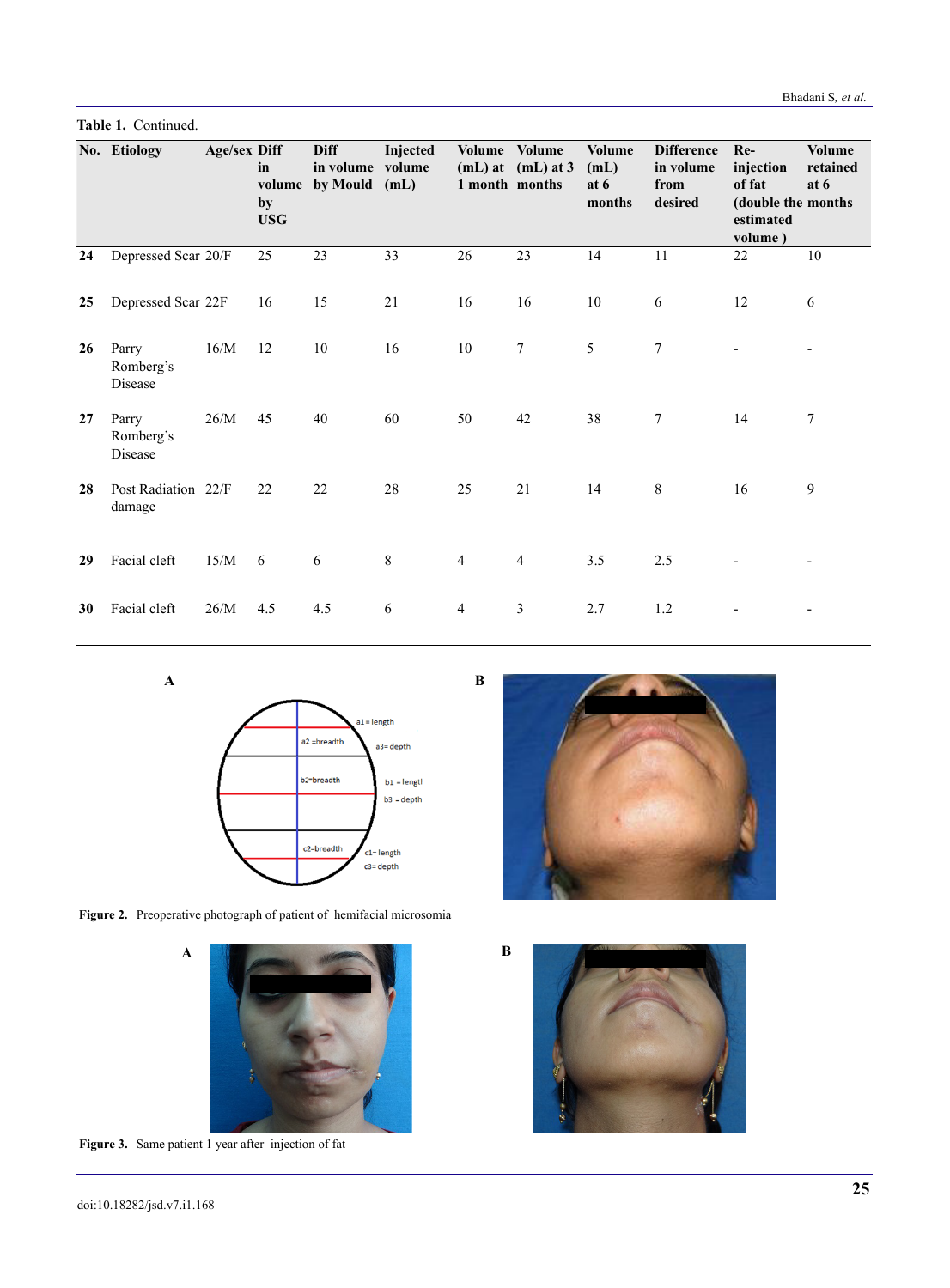

**Figure 4.** Patient of hemifacial microsomia pre-operatively



**Figure 5.** Patient 1 year after 2 sittings of fat injection



**Figure 6.** Post traumatic scar on chin pre-operatively



Figure 7. 1 year after 2 sittings of fat injection

Figure 8. Soft tissue defect due to radiation damage



**Figure 9.** 1 year after 2 sittings of fat injection

of the injecting cannula also led to subcision of the scars. However, subsequent injections under the same scarred areas were comparatively easier and the first procedure led to decrease in the adherence of the scar, hence more passes were possible in the second sitting.

#### **Discussion**

Adipose tissue has been lauded by the plastic surgeons as an ideal filler; it is safe, effective, reproducible, devoid of any reactions, non-teratogenic, non-infectious and potentially removable. Due to the high degree of patient satisfaction it has gained wide spread popularity among both the doctor and the patient. The procedure is minimally invasive and because of no donor site morbidity has high acceptance in the patient population. However, even after existence for more than a century among the treating surgeons, it has eluded us of its predictability. The treating surgeon right from the time he starts attending a potential patient often finds asking himself, how much is actually enough? How many touch ups will be required? Finally, it is the method of trial and error that the surgeon often practices when it comes to fat transfer. It is due to unreliable survival of the transplanted fat that literature on autologous fat transplantation is still experiment rich and evidence poor. Kaufman *et al.*<sup>[22]</sup> have outlined that quantitative evidence of the survival is lacking and optimisation of results needs to be supported by large scale clinical assessment that can quantify the volume of fat surviving after the transfer. Most of the present day studies quote anything between 20–80% of the survival of  $fat^{[13,16,21-23]}$ . Majority of these studies rely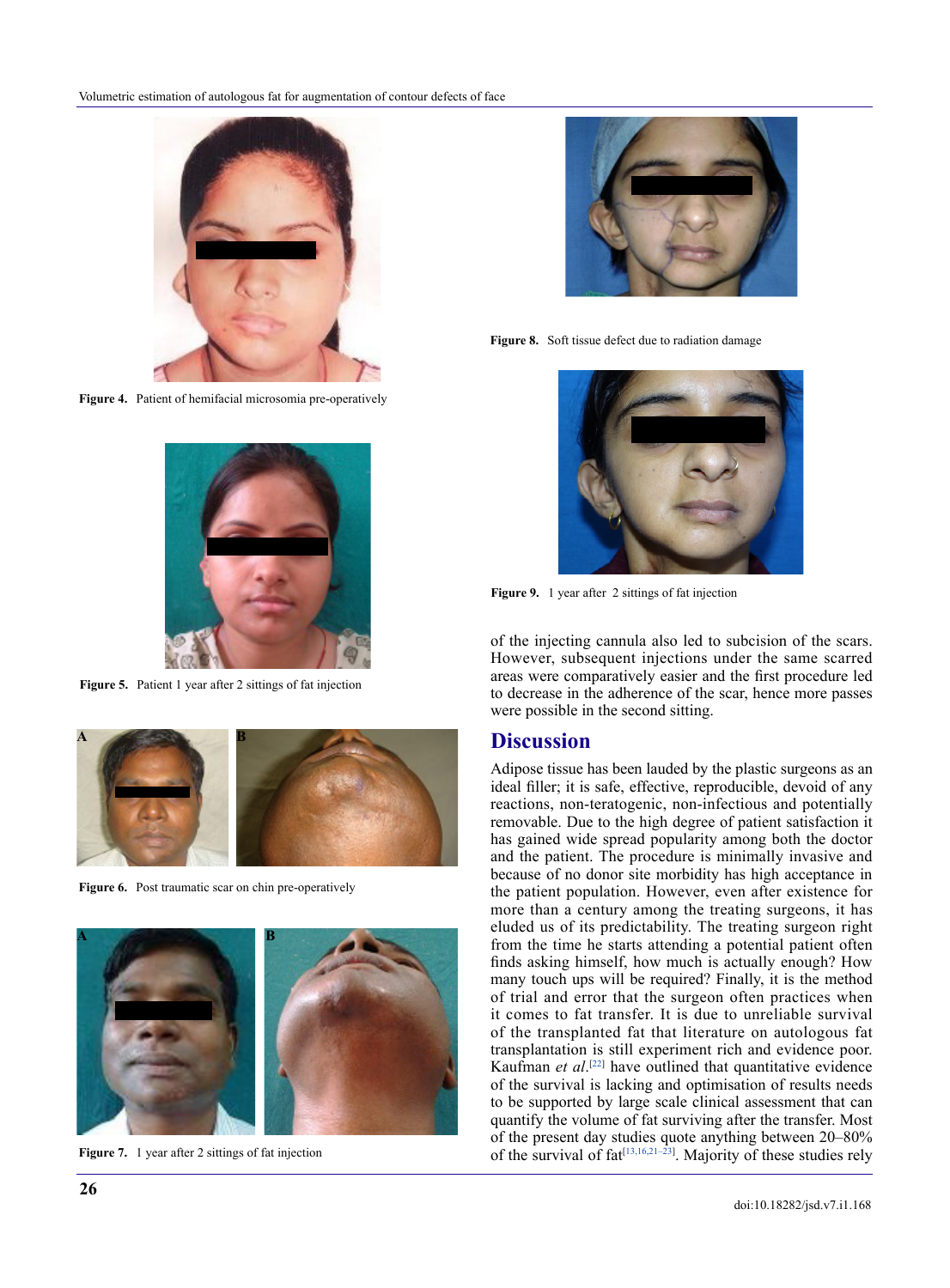on subjective assessment of photographs and patient's and surgeon's subjective opinion to predict the percentage of fat surviving[13–21] . Radiological assessment has also been used by some to quantify the fat volume which includes assessment by MRI and CT scan $[19-21]$ . There has however been no detailed study which calculates the requirement of fat for augmentation in a particular area and the survival of that transplanted fat. MRI, although a reliable method is not cost-effective in repeated assessments and there is risk of exposure to radiation when employing CT scan repeatedly. Ultrasound on the other hand is safe, reliable, cost-effective method which can be repeated to assess volume of retained fat at intervals. Our study aims at predicting the volume required to augment a given area to make it comparable to the normal side. The predictability of absorption would help in assessing the amount of extra fat needed to be injected over and above the required volume (which in aesthetic indications would be judged clinically by the surgeon) in order to take care of the volume that is expected to be absorbed after a procedure). With our follow up we have been able to predict the added percentage of fat required in the initial sitting of lipofilling so that the future touch ups are either obviated altogether or reduced to a minimum.

Ultrasound is an easily available, cost effective and safe method and with its ready availability it becomes a handy tool in assessment which can be carried out by the surgeon himself. Though mould technique was also used by us to calculate the volume deficit, it was found to be too cumbersome and not very reliable for small defects. The method used for fat harvest was standard Coleman's method to exclude any confounding factor due to the technique involved. Since there is a wide range of absorption seen when it came to technique of harvesting of the fat we use gentle manual suction for fat harvest. Controversy also surrounds the processing of the fat before transfer to the recipient site. However, studies support the centrifugation and it has been found that centrifugation helps eliminate the unwanted debris and increases the concentration of fat transferred in a particular volume. Histological difference in the fat centrifuged at 3000 rpm and 4200 rpm was not significant in a study by Yoshimura *et al*. [25] . The injection was done in multiplanar manner to increase the surface area of contact between the fat and the native tissue to help increase the vascularisation of the graft. We do not believe in washing the fat before injection to maintain a closed system of processing and transfer to maintain the sterility. The aim was also to expose the fat as little as possible to procedures that may be a confounding factor in assessing the reasons for absorption and we followed Coleman's method for the same.

In our findings, we noted that the soft tissue edema post injection took about 10–12 days to settle. The maximum amount of absorption occurred in the first 3 months which is consistent with the results of previous studies. After the 3 months the absorption increases in a gentle curve to 6 months with about 45% getting absorbed at the end of 6 months. All patients maintained a stable weight in the six months period. In cases where there was no scarring in the recipient areas *e.g*. hemifacial microsomia, there

was less percentage of absorption (37.3%). In areas which were scarred it was more to the tune of 52.3%. This can be explained by the fewer number of blood vessels in the scarred areas because of fibrosis of tissues and resultant less vascularisation of graft. The subcision was done in the scarred cases by the injecting cannula itself. In some cases it was even difficult to inject the amount of fat calculated by USG. The methods defined a criteria of injection calculated volume plus extra volume, so to maintain the homogeneity in the study these were excluded. Although they can be a part of a separate study in the same series. In Parry Romberg's disease the absorption was also high (52.5%) and it could be explained by the fact that the underlying tissues are atrophic which doesn't allow injection in many planes. We have carried out reinjection in 16 patients and in the second sitting area was assessed for volume deficit and injected double the deficit in the scarred areas and 60% extra in case of hemifacial microsomia to compensate for predicted absorption (Table 1). Ten patients have completed 1 year follow up and seem to be satisfied with the result and do not require more touch-ups at present. The volume has stabilised around the required amount. In the rest 14 patients repeat ultrasound after 6 months showed no change in the volume of injected fat which was seen at 6 months. Since the initial assessment was with USG, we prefered to keep the method of assessment of the fat by the same method although MRI may be added to validate the same .This shows that the volume of transplanted fat gets stabilized after 6 months. The donor sites varied in cases depending on fat availability and patient preference. Literature gives evidence that the fat from different areas has no significant difference in absorption thus fat was harvested from abdomen, thigh or gluteal regions $[26,27]$ .

### **Conclusion**

Autologous fat transplantation has gained popularity among the plastic surgeons and its use has been expanding for augmentation of different body parts. However, if we are able to predict and assess its absorption we can help reduce the number of sittings to deliver what the patient is actually looking for. With ultrasound being readily available, it can be a tool in this assessment and guide the surgeon in the first and subsequent sittings of the treatment.

## **Conflict of interest**

The authors declare no potential conflict of interest with respect to the research, authorship, and/or publication of this article.

### **References**

- 1. Neuber G. u¨ber dieWiederanheilung vollsta¨ndig vom Ko¨rper getrennter, die ganze Fettschicht enthaltender Hautstu¨cke [in German]. About the re-healing completely separated from the body, the whole fat layer containing skin pieces. Zbl f Chirurgie 1893; 30: 16.
- 2. Czerny V. Plastischer Ersatz der Brustdru¨ se durch ein Lipom [in German]. Plastic replacement of breast dysfunction by a lipoma. Arch f klin Chirurgie 1895; 50: 544–550.
- 3. Lexer E. Die freien Transplantationen. Stuttgart: Enke, 1919–